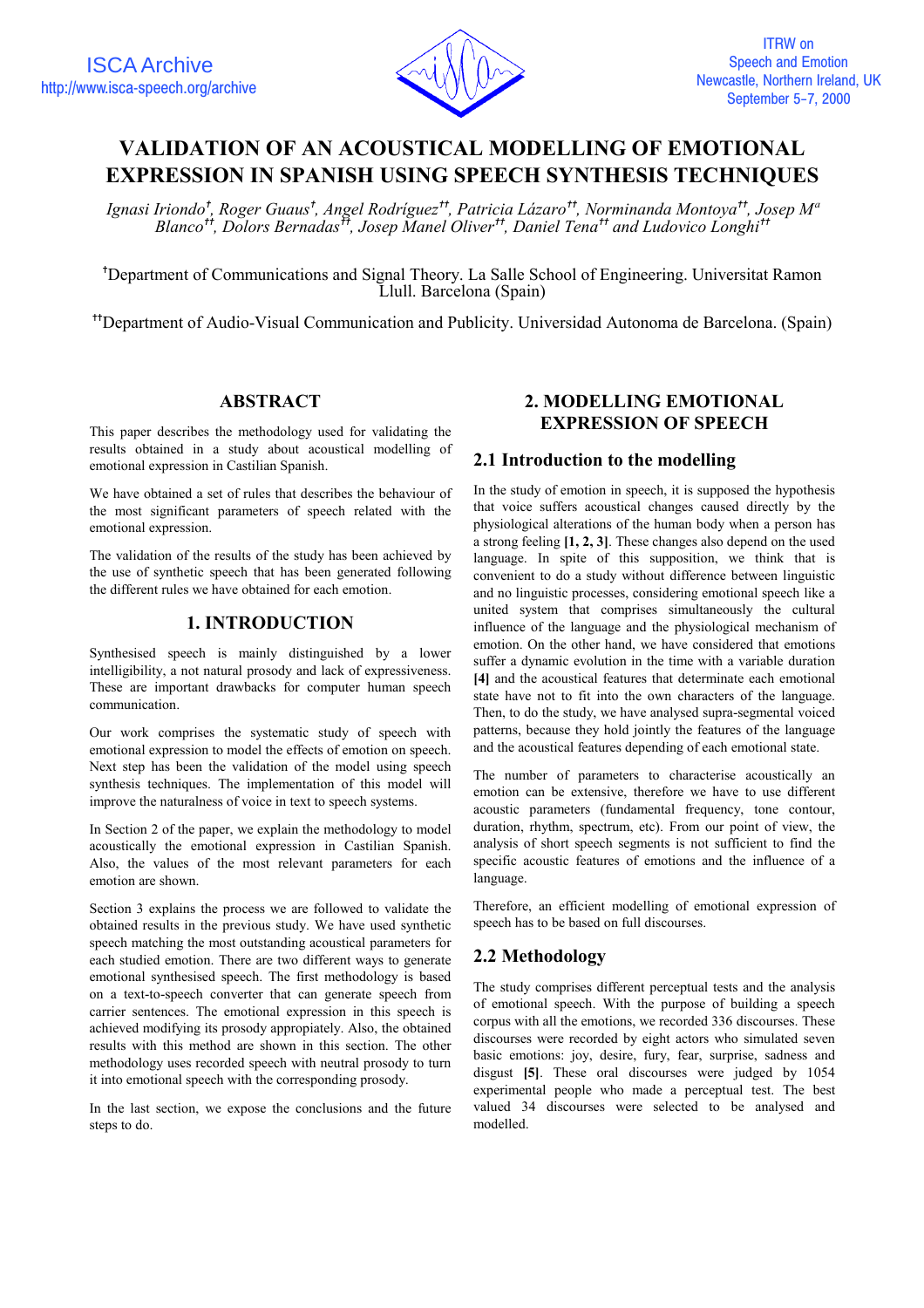To sum up, the perceptual tests were used to select the discourses that surely had the emotional acoustic patterns we were looking for.

### **Building the corpus**

The speech corpus was built by the interpretation of two carrier texts by 8 actors (4 men and 4 women) simulating the seven 'basic' emotions. Each text was repeated with 3 degrees of emotional intensity. Therefore, 336 discourses were recorded (2 texts x 8 actors x 7 emotions x 3 intensities).

The greater part of studies about emotions agree that there is a reduced number of emotions, but they disagree about the exact number and the words to name them. This lack of definition is an added difficulty to obtain homogeneous results, as from the point of view of the actor when has to interpret a emotion, as from the point of view of the listener when has to judge it.

The corpus was built in the audio studies of Faculty of Communication Science of the Universidad Autonoma de Barcelona (UAB), using a recording equipment that was calibrated in the same conditions for all sessions.

### **Developing the perception tests**

Next step was the building of the definitive corpus to start the acoustic analysis of emotional speech. A perceptual test was carried out to choose the most representative interpretations of each emotion. Each emotional discourse (with duration from 20 to 40 ms) was listened by two groups of more than 30 people. Each group valued 30 interpretations answering three questions: 1) to mark which emotion or emotions you recognise in each speech 2) to mark a level of credibility of the speaker 3) to specify if you had felt emotion and in which degree. A total of 1054 listeners participated in the test. Almost all the listeners were students.

This test was used to decide objectively which interpretations really had acoustic information about emotions. The best four or five valued interpretations of each emotion were chosen following the highest percentage of identification and the highest level of credibility.

#### **Acoustic analysis**

A protocol has been designed to do a systematic study of the 34 chosen discourses. This protocol analyses these parameters:

- 1) Fundamental Frequency (F0): mean, range and variability
- 2) Sound Pressure: mean, range and variability
- 3) Timing Parameters: complete time of the discourse, not silent time, time of silences, number of phonic groups, number of silences, duration of each phonic group, duration of each silence, average duration of phonic groups, average duration of pauses, percentage pause/ loudness, number of syllables per second.

In addition to these parameters, two graphical representations were calculated:

- 1) Total representation of the discourse that includes the waveform view, pitch contour and sound pressure level display.
- 2) Partial representation from 1 to 3 phonic groups with the same displays than the total representation.

#### **Results**

Once the acoustic analysis has been done, we have to define a measurement to compare the different values of the analysed parameters. Therefore, we have defined a measure, named average state, as the mean of the data for each parameter of each speaker. Therefore, it has been established a method to measure the acoustical deviations of different voices with regard to their average state. This measure is used to compare voices form different speakers.

It has been observed that emotional speech has in general these features:

- The characteristic prosodic structure of emotion (pitch and energy contours) is able to appear only in some phonic groups of the discourse.
- This partial structure is sufficient to identify an emotional state.
- The timing structure related to an emotion tends to appear along the whole discourse.
- The intonation in Spanish is characterised by a sawtooth shape with peaks in stressed vowels and valleys in the other ones. The variability of this structure depends on the emotional state.

With reference to the acoustical modelling for each emotion, we have obtained valid results in six of the seven studied basic emotions. Next, the most important features of each acousticalemotional modelling are summed up:

- 1) Joy
- Increase of the average tone (10 50 %)
- Increase of tone variability (120%)
- Fast inflections of tone
- Stable intensity
- Decrease of the duration of silences (20%)
- 2) Desire
- Decrease of the average tone (10%)
- Decrease of tone variability (5-10%)
- Slow inflections of tone
- Regular fall of the intensity (max 25 dB)
- Strong exhalation at the end of each phonic group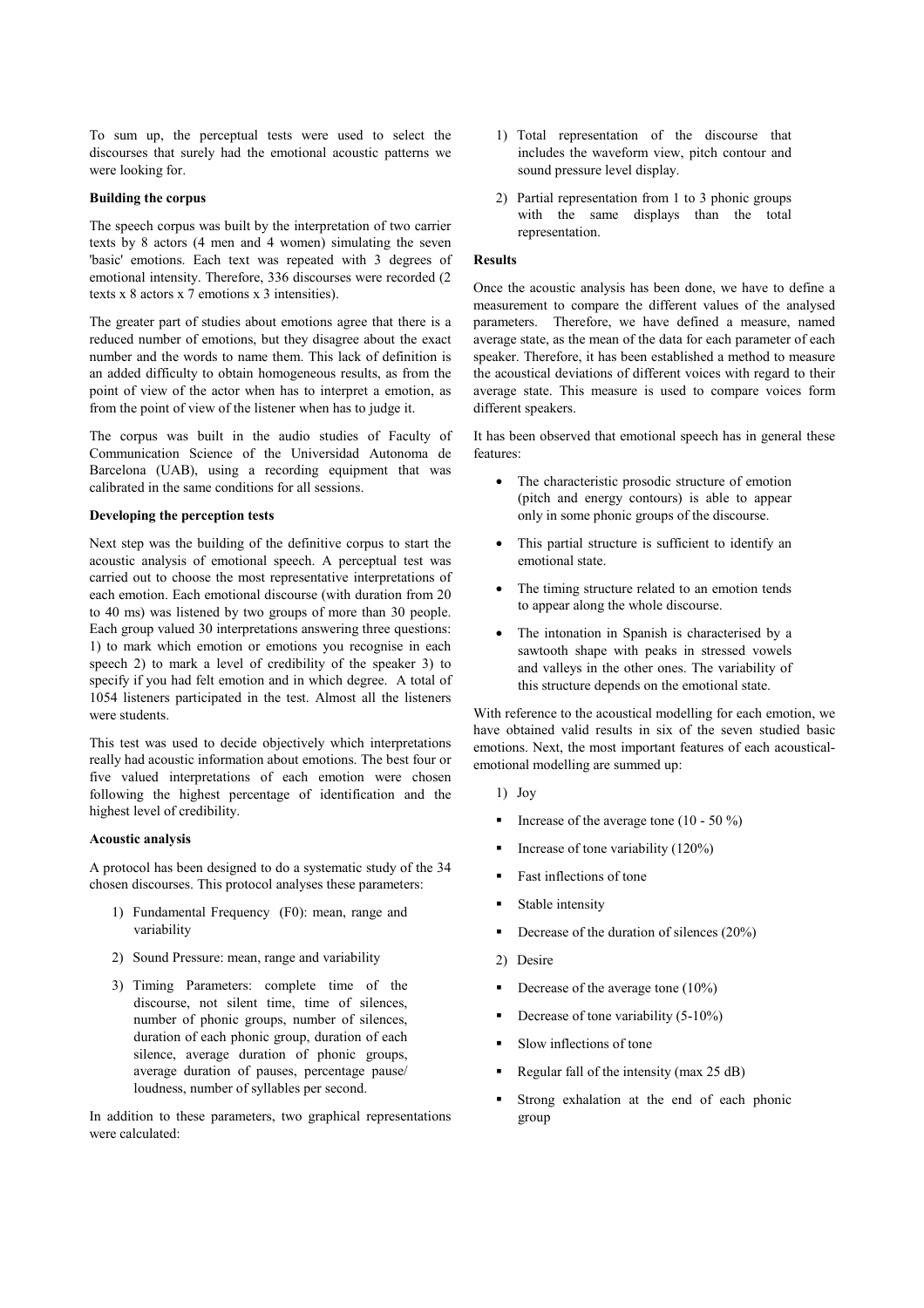- Decrease of the duration of phonic groups  $(10-30\%)$
- Increase of the discourse fragmentation (20%) and the total time
- 3) Fury
- Variation of the intonation structure (20-80 Hz)
- Raising intensity from the begin to the end (5-10) dB)
- Reduction of the number of silences  $(25%)$
- Increase of the duration of silences (10%) and the total time of the discourse
- The variation of the timbre seems the most characteristic feature of fury. Increase of energy in 500-636 Hz and 2000-2500 bandwidths (10- 15 dB)
- 4) Fear
- Increase of the average tone (5-10%)
- Decrease of tone variability  $(5 \%)$
- Raising intensity (10 dB)
- Decrease of the duration of phonic groups (20-25%)
- Decrease of the duration of silences  $(10\%)$
- 5) Surprise
- Increase of the average tone  $(10-15%)$
- Increase of tone variability (15-35 %)
- High inflections of intonation
- Increase of the average intensity  $(3-5 dB)$
- Decrease of the duration of phonic groups  $(10\%)$
- 6) Sadness
- Decrease of the average tone  $(10-30\%)$
- Decrease of tone variability (30-50%)
- Null inflections of intonation
- Decrease of the average intensity (10-25%)
- Increase of the discourse fragmentation  $(10\%)$
- Increase of the duration of silences  $(50-100\%)$
- 7) Disgust
- It has not been able to be modelled because this emotion was only identified by 50 percent of the listeners.

# **3. VALIDATING THE MODEL USING SYNTHETIC SPEECH**

In the described study we have proposed a new methodology to model the speech variability depending on emotional expression that comprises three different steps:

- **Construction of a corpus with emotional speech**
- Validation and selection of the most representative discourses using perception tests.
- Acoustical analysis of these discourses and modelling of emotions

Then, the results will be integrated in a speech synthesis system to validate definitely these results.

In this section, we describe the used methodology to generate synthetic emotional speech and its later validation.

There are two possibilities to generate synthesised speech with emotional prosody:

- The first method is based on a text to speech (TTS) converter. Emotional discourses are generated by concatenative synthesis of speech units which prosodic parameters may be previously calculated to match the desired emotion. Also, it is important to have a prosody edition tool to adjust these parameters.
- The second method consists of a prosody modification of 'neutral' discourses through speech analysis and synthesis techniques. This method will be useful to modify only the prosody of a discourse and to turn into an emotional discourse.

In this study, the first method has been tested, but the second one has hardly used. Our next work will be to test this second method. In spite of this, we explain the theoretic basis and the obtained results with the first method in subsections 3.1 and 3.2, and a brief description of the second one in subsection 3.3.

### **3.1 Text-to-speech conversion**

A text-to-speech system can generate any oral message from text. Speech synthesis is achieved through concatenation of speech units that previously have been recorded, analysed and stored adequately. First, phonetic transcription and prosodic information are obtained from text. Both kinds of information are the input of the synthesis block, where speech signal will be generated using speech unit concatenation and prosodic modification.

To do this work, it has been used the computer tool EMOVS, developed in the Communications and Signal Theory Department of Enginyeria La Salle (Universitat Ramon Llull). Some features of this tool are:

**Text-to-speech conversion based on TD-PSOLA [6]** with automatic calculation of prosody without emotional expression.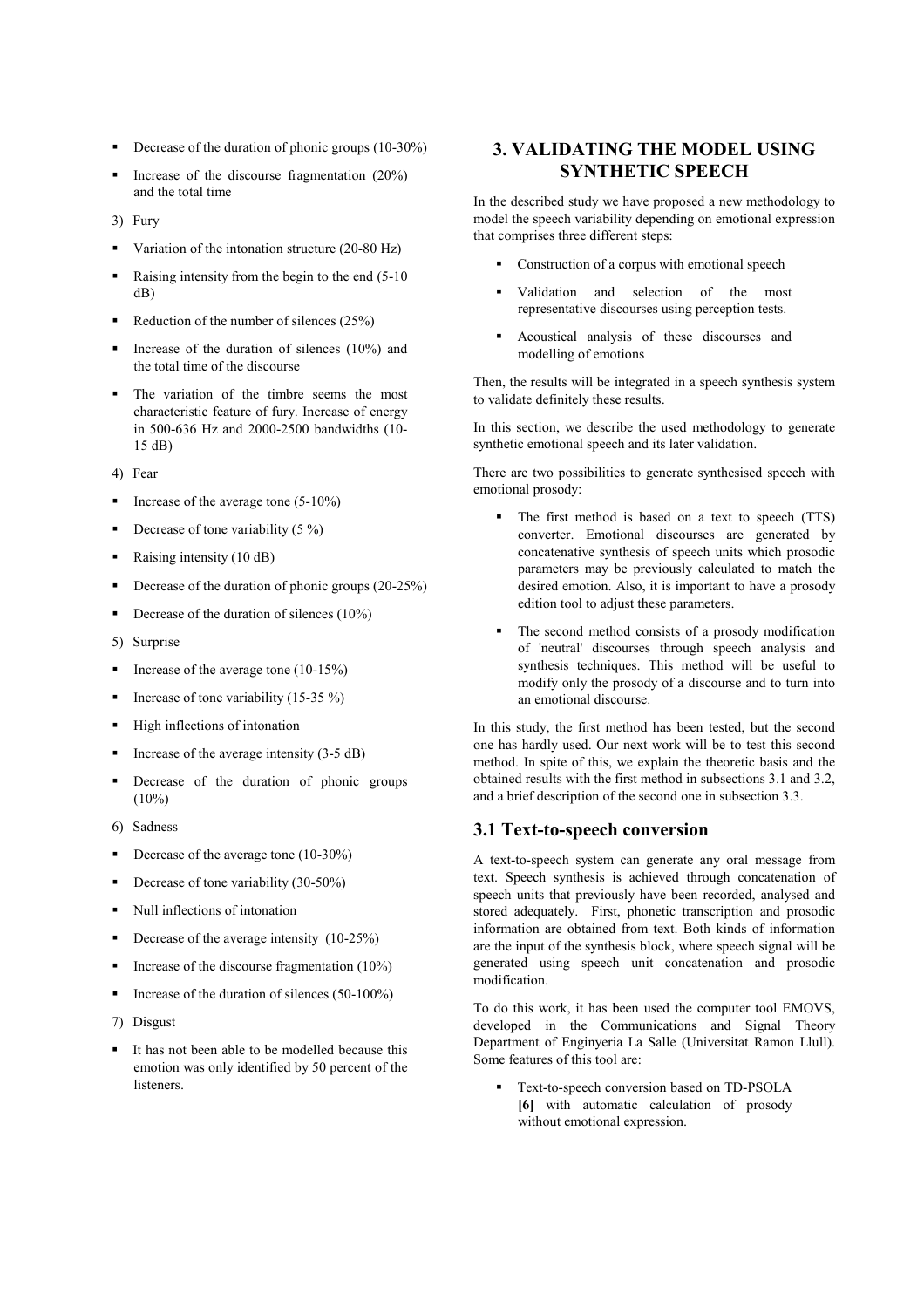- Edition of the energy and pitch contours and the duration of phones, phonic groups, sentences or the total discourse
- Elimination an insertion of phones
- Zoom functions
- Playback of the synthetic speech

We have to notice that the emotional natural speech corpus was recorded in Castilian Spanish. However, the tool EMOVS has a Catalan Spanish speech database. Nevertheless, the hypothesis about the trans-linguistic character of the emotional features and the closeness between both of these languages were the reason to considerate that the obtained model and the synthesis tool were compatible.

The database is formed by 1026 speech units (diphones and triphones). These units are suitable segmented and labelled.

TD-PSOLA technique is based on a pitch synchronous analysis of speech, using 2T-length windows (T as the fundamental period) **[6]**. Synthesis is performed doing overlap and add (OLA) of the required units in the database. Pitch variation is done joining or separating the 2T frames before the OLA process. To modify the duration, some frames have to be repeated or removed. Intensity is modified increasing or decreasing the amplitude of the speech waveform.

### **3.2 Generation of emotional speech**

The generation of emotional speech using TTS conversion has been done following these stages:

- Construction of a text corpus of carrier sentences.
- **TTS** conversion of each carrier sentence using EMOVS, repeating it so times as the desired emotional models.
- Acoustical edition of prosody following the parameters of each model. Every sentence has to be able to express all studied emotions.

In next paragraphs, we explain some practical considerations that have been appeared when prosody has been modified to match the expected emotion.

### **General considerations**

The task of generating artificially the acoustic model of the emotional natural speech corpus has two main objectives:

- The validation of the emotional model.
- To improve the naturalness and the expression of the speech synthesis tool EMOVS.

This work of acoustical edition using a synthesis system has revealed some new important aspects, which would be very difficult to discover using only an acoustical analysis of natural speech:

- The type of symmetry in the intonation (sawtooth shape) that appears in emotional speech is a fundamental acoustic feature to model oral emotional expressions.
- The type of correspondence in time between maximums of energy and pitch is also an essential feature to recognise an emotion.
- The correlation between the time evolution of pitch and energy, rising (R) or falling (F), are outstanding in oral expression. There are both direct relations (R-R and F-F) and invert ones (R-F and F-R), depending on the expressed emotion.

### **Fear**

In Figure 1, it is shown the energy and pitch contours of a sentence with only one phonic group that expresses fear. It can be observed that the sawtooth has fast variations of pitch (from 60 to 100 Hz) in only 20 or 30 milliseconds. The rise of pitch is very much slower than the fall because the abrupt jumps and the rising plateau structure of the higher part of each "tooth". This asymmetrical structure produces the typical sound of strangled voice when a person is frightened. It is important to observe that the energy is globally rising and the pitch-energy relation is synchronous, R-R and F-F.



**Figure 1:** Energy and pitch contours for fear.

#### **Fury**

The example of fury has the same text as the preceding one. The variability of the sawtooth is practically the same than in fear emotion. The pitch-energy relation is also synchronous, R-R and F-F. The main difference between both emotions is the inverse symmetry of the sawtooth. In fury, the pitch attack is very faster than the fall (see Figure 2), because de plateau of the "tooth" is falling. Another difference is the width of the "teeth".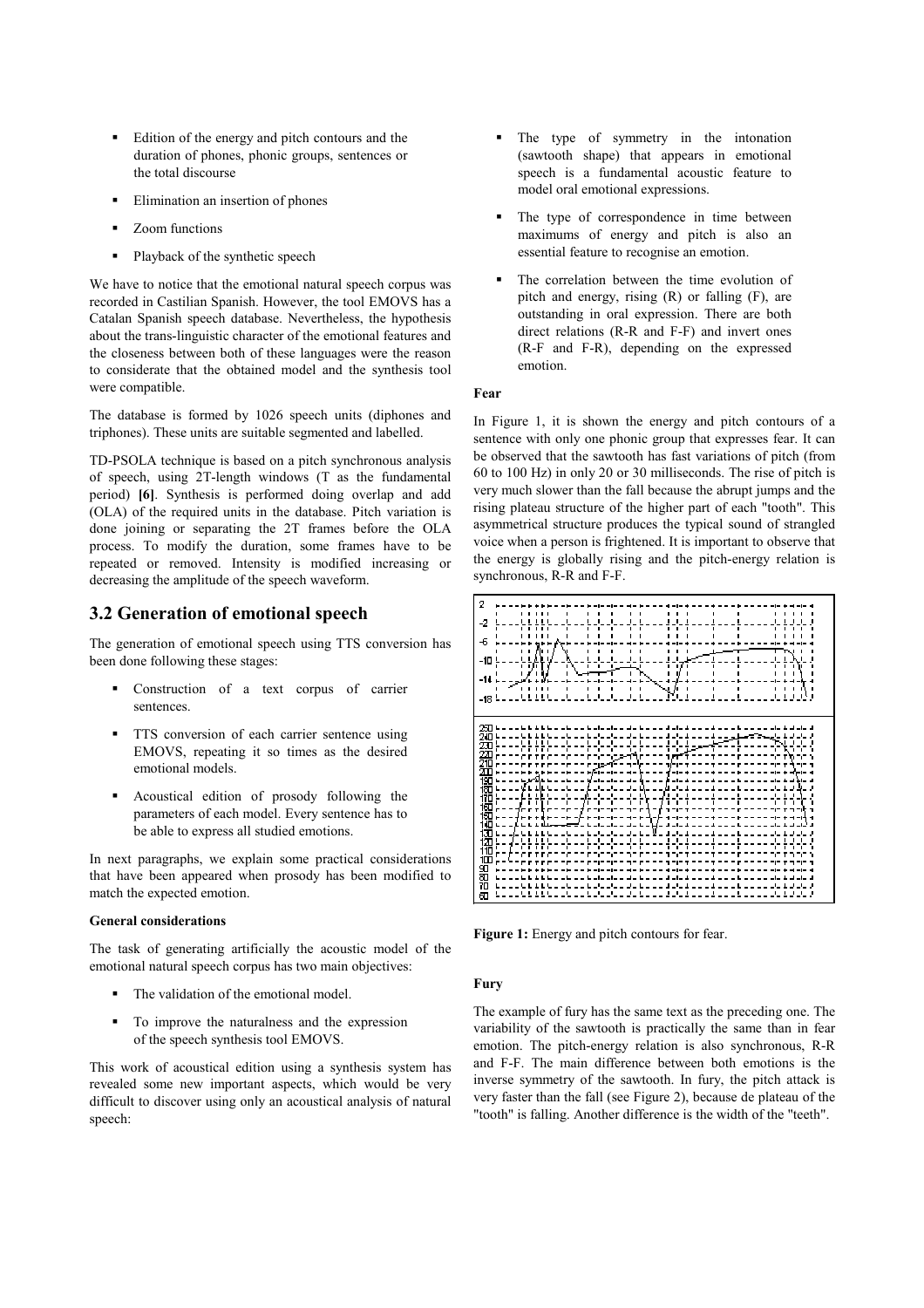In fury, they are narrower (monosyllabic) than in fear (bi- or trisyllabic). The violent and repeated rise of intonation that is related with the energy maximums produces the typical sensation of furious beating of this speech.

| 2<br>×.<br>٠<br>187<br>-2<br>c<br>r'ı ı<br>-6<br>FП<br>î<br>ī<br>٠<br><br>٠<br>-10<br>ı<br>٠<br><br>٠<br>-14<br>٠<br>٠<br><br>-18                                                                                                                                                                                                                                                                                                                                                                                                            |
|----------------------------------------------------------------------------------------------------------------------------------------------------------------------------------------------------------------------------------------------------------------------------------------------------------------------------------------------------------------------------------------------------------------------------------------------------------------------------------------------------------------------------------------------|
| 250 L<br>٠<br>٠<br>٠<br>٠<br><br>٠<br>٠<br>٠<br>٠<br>٠<br>٠<br>٠<br>٠<br>л<br>٠<br><br>շա¦-<br>Ť<br>230 L<br>1<br>٠<br>٠<br><br>٠<br>٠<br>220<br>г<br>210<br>×<br>٠<br>л<br>٠<br>٠<br>$\cdots$<br>п<br>٠<br>٠<br>٠<br>٠<br>٠<br><br>190<br>٠<br>180<br>ı<br>٠<br>ĩ<br>ī<br>٠<br>٠<br>٠<br><br>170<br>160<br>٠<br>٠<br>٠<br>٠<br>٠<br>٠<br>п<br>٠<br><br>٠<br>٠<br>150<br>г<br>140<br>۰<br>. .<br>$\blacksquare$<br>٠<br>ı<br>130<br>120<br>٠<br><b>I</b><br>r<br>$\blacksquare$<br>110<br>г-<br>100<br>٠<br>۱<br>٠<br>90<br><br>æ<br>70<br>வ |

**Figure 2:** Energy and pitch contours for fury

**Sadness**



**Figure 3:** Energy and pitch contours for sadness

In this example, the text is also the same. The most significant feature of sadness is the minimum variability of energy and pitch (see Figure 3). Whereas the pitch variability in fear or fury can exceed 140 Hz, it does not exceed 30 Hz in sadness. The fall of intonation starts in a very low pitch. The sawtooth structure is not noticeable, and therefore, there is not intraphonetic intonation like in fury or fear. These features and the slowness of the discourse produce a typical monotonous voice of sadness. The pitch-energy relation is synchronous.

#### **Happyness**



**Figure 4:** Energy and pitch contours for happiness

In this example, the text is different and it has two phonic groups. In happiness, the pitch variability is also very high, like in fear and fury, but the sawtooth is symmetrical, with similar rise and fall times. Another important difference is the absence of a plateau in the highest values of pitch. However, the most outstanding feature is the kind of relation between pitch and energy maximums. This pitch–energy relation is asynchronous (see Figure 4). Peaks in energy are advanced with regard to pitch ones, with a gap from 100 to 150 milliseconds. This gap between energy and pitch makes alike speech sound to acoustic structure of laugh.

#### **Desire**



**Figure 5:** Energy and pitch contours for desire